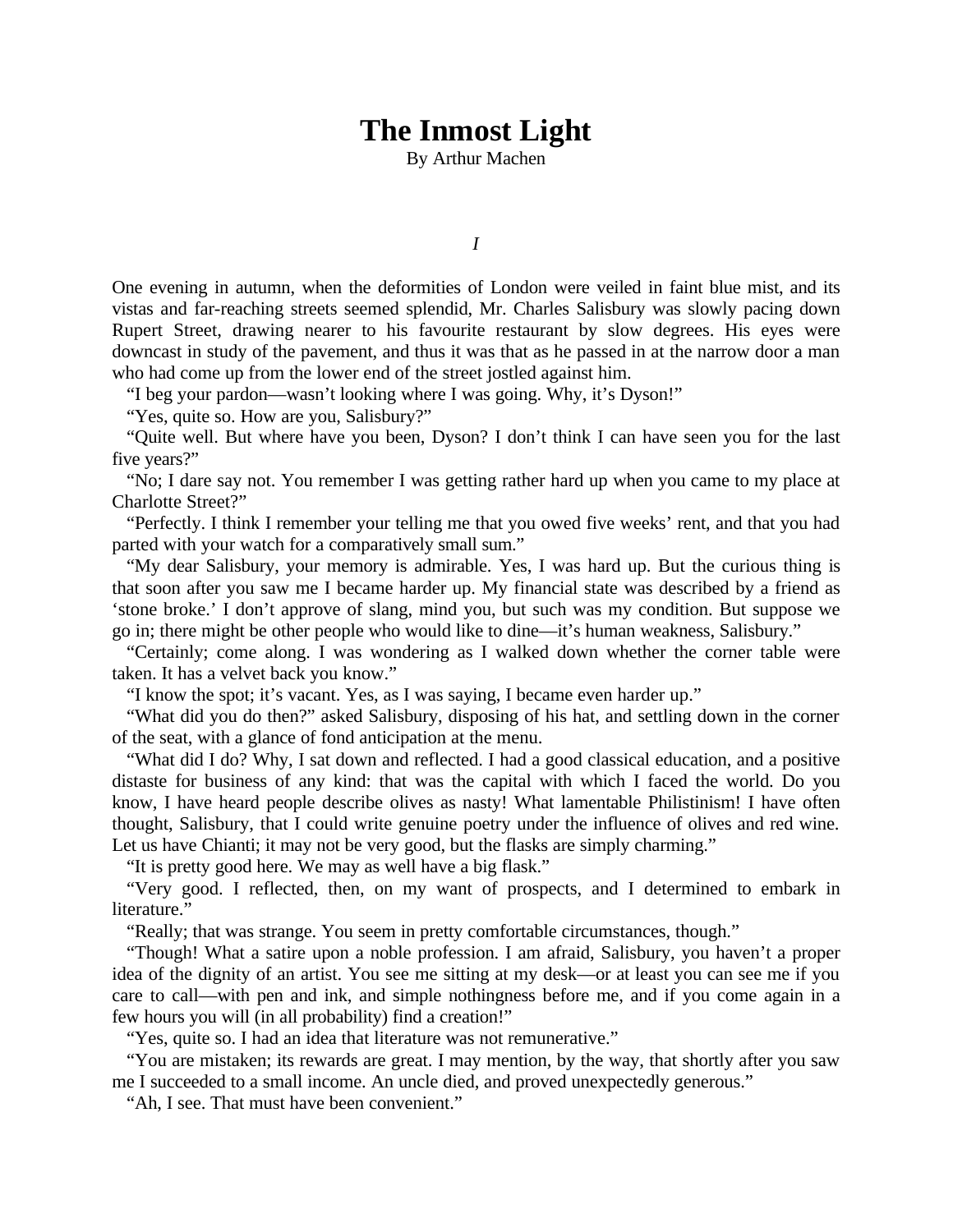"It was pleasant—undeniably pleasant. I have always considered it in the light of an endowment of my researches. I told you I was a man of letters; it would, perhaps, be more correct to describe myself as a man of science."

"Dear me, Dyson, you have really changed very much in the last few years. I had a notion, don't you know, that you were a sort of idler about town, the kind of man one might meet on the north side of Piccadilly every day from May to July."

"Exactly. I was even then forming myself, though all unconsciously. You know my poor father could not afford to send me to the University. I used to grumble in my ignorance at not having completed my education. That was the folly of youth, Salisbury; my University was Piccadilly. There I began to study the great science which still occupies me."

"What science do you mean?"

"The science of the great city; the physiology of London; literally and metaphysically the greatest subject that the mind of man can conceive. What an admirable salmi this us; undoubtedly the final end of the pheasant. Yet I feel sometimes positively overwhelmed with the thought of the vastness and complexity of London. Paris a man may get to understand thoroughly with a reasonable amount of study; but London is always a mystery. In Paris you may say: 'Here live the actresses, here the Bohemians, and the *Ratés';* but it is different in London. You may point out a street, correctly enough, as the abode of washerwomen; but, in that second floor, a man may be studying Chaldee roots, and in the garret over the way a forgotten artist is dying by inches."

"I see you are Dyson, unchanged and unchangeable," said Salisbury, slowly sipping his Chianti. "I think you are misled by a too fervid imagination; the mystery of London exists only in your fancy. It seems to me a dull place enough. We seldom hear of a really artistic crime in London, whereas I believe Paris abounds in that sort of thing."

"Give me some more wine. Thanks. You are mistaken, my dear fellow, you are really mistaken. London has nothing to be ashamed of in the way of crime. Where we fail is for want of Homers, not Agamemnons. *Carent quia vate sacro,* you know."

"I recall the quotation. But I don't think I quite follow you."

"Well, in plain language, we have no good writers in London who make a speciality of that kind of thing. Our common reporter is a dull dog; every story that he has to tell is spoilt in the telling. His idea of horror and of what excites horror is so lamentably deficient. Nothing will content the fellow but blood, vulgar red blood, and when he can get it he lays it on thick, and considers that he has produced a telling article. It's a poor notion. And, by some curious fatality, it is the most commonplace and brutal murders which always attract the most attention and get written up the most. For instance, I dare say that you never heard of the Harlesden case?"

"No; no, I don't remember anything about it."

"Of course not. And yet the story is a curious one. I will tell you over our coffee. Harlesden, you know, or I expect you don't know, is quite on the out-quarters of London; something curiously different from your fine old crusted suburb like Norwood or Hampstead, different as each of these is from the other. Hampstead, I mean, is where you look for the head of your great China house with his three acres of land and pine-houses, though of late there is the artistic substratum; while Norwood is the home of the prosperous middle-class family who took the house 'because it was near the Palace,' and sickened of the Palace six months afterwards; but Harlesden is a place of no character. It's too new to have any character as yet. There are the rows of red houses and the rows of white houses and the bright green Venetians, and the blistering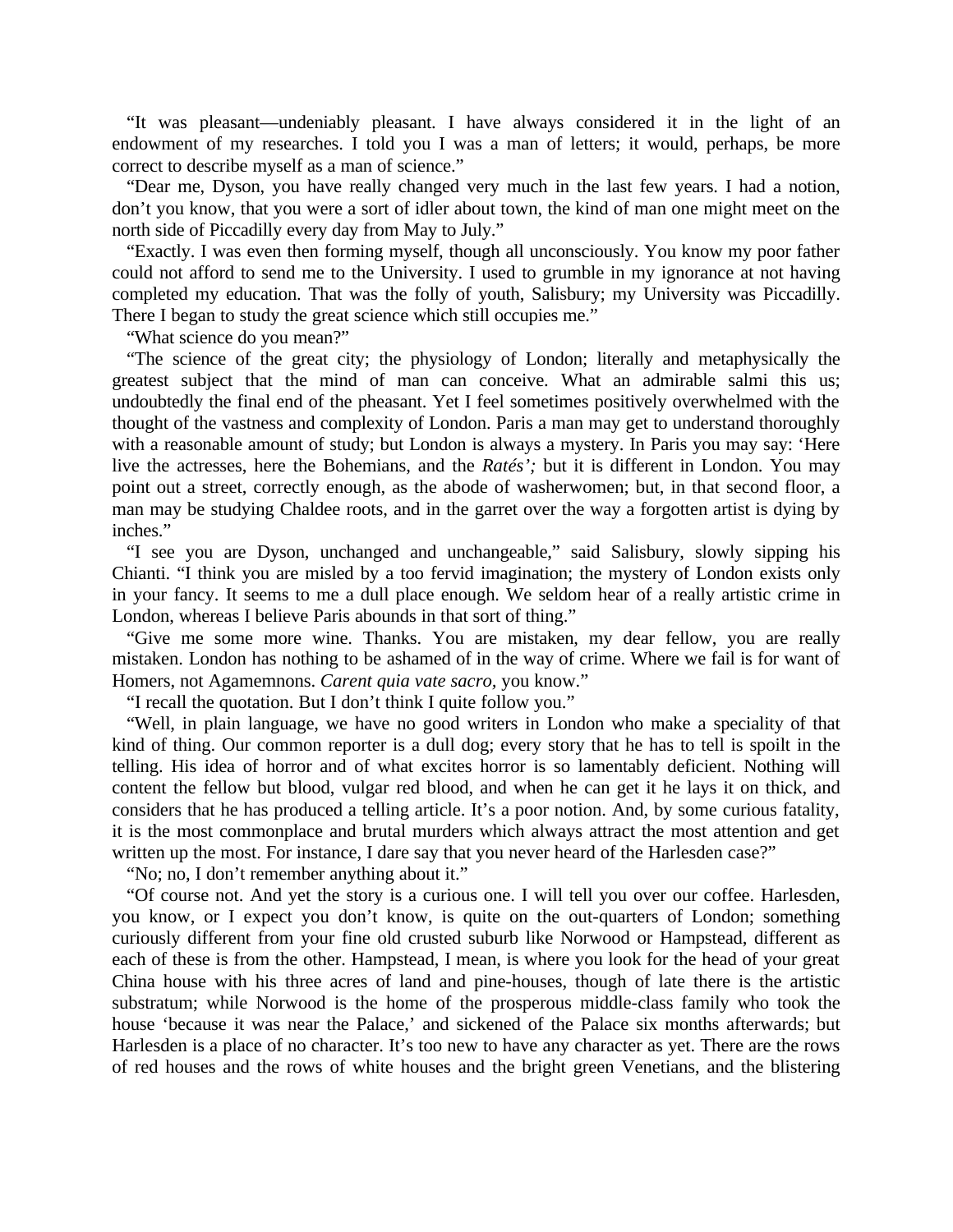doorways, and the little backyards they call gardens, and a few feeble shops, and then, just as you think you're going to grasp the physiognomy of the settlement, it all melts away."

"How the dickens is that? The houses don't tumble down before one's eyes, I suppose!"

"Well, no, not exactly that. But Harlesden as an entity disappears. Your street turns into a quiet lane, and your staring houses into elm trees, and the back-gardens into green meadows. You pass instantly from town to country; there is no transition as in a small country town, no soft gradations of wider lawns and orchards, with houses gradually becoming less dense, but a dead stop. I believe the people who live there mostly go into the City. I have seen once or twice a laden bus bound thitherwards. But however that may be, I can't conceive a greater loneliness in a desert at midnight than there is there at midday. It is like a city of the dead; the streets are glaring and desolate, and as you pass it suddenly strikes you that this too is part of London. Well, a year or two ago there was a doctor living there; he had set up his brass plate and his red lamp at the very end of one of those shining streets, and from the back of the house, the fields stretched away to the north. I don't know what his reason was in settling down in such an out-of-the-way place, perhaps Dr. Black, as we call him, was a far-seeing man and looked ahead. His relations, so it appeared afterwards, had lost sight of him for many years and didn't even know he was a doctor, much less where he lived. However, there he was settled in Harlesden, with some fragments of a practice, and an uncommonly pretty wife. People used to see them walking out together in the summer evenings soon after they came to Harlesden, and, so far as could be observed, they seemed a very affectionate couple. These walks went on through the autumn, and then ceased, but, of course, as the days grew dark and the weather cold, the lanes near Harlesden might be expected to lose many of their attractions. All through the winter nobody saw anything of Mrs. Black, the doctor used to reply to his patients' inquiries that she was a 'little out of sorts, would be better, no doubt, in the spring.' But the spring came, and the summer, and no Mrs. Black appeared, and at last people began to rumour and talk amongst themselves, and all sorts of queer things were said at 'high teas,' which you may possibly have heard are the only form of entertainment known in such suburbs. Dr. Black began to surprise some very odd looks cast in his direction, and the practice, such as it was, fell off before his eyes. In short, when the neighbours whispered about the matter, they whispered that Mrs. Black was dead, and that the doctor had made away with her. But this wasn't the case; Mrs. Black was seen alive in June. It was a Sunday afternoon, one of those few exquisite days that an English climate offers, and half London had strayed out into the fields, north, south, east, and west to smell the scent of the white May, and to see if the wild roses were yet in blossom in the hedges. I had gone out myself early in the morning, and had had a long ramble, and somehow or other as I was steering homeward I found myself in this very Harlesden we have been talking about. To be exact, I had a glass of beer in the General Gordon, the most flourishing house in the neighbourhood, and as I was wandering rather aimlessly about, I saw an uncommonly tempting gap in a hedgerow, and resolved to explore the meadow beyond. Soft grass is very grateful to the feet after the infernal grit strewn on suburban sidewalks, and after walking about for some time I thought I should like to sit down on a bank and have a smoke. While I was getting out my pouch, I looked up in the direction of the houses, and as I looked I felt my breath caught back, and my teeth began to chatter, and the stick I had in one hand snapped in two with the grip I gave it. It was as if I had had an electric current down my spine, and yet for some moment of time which seemed long, but which must have been very short, I caught myself wondering what on earth was the matter. Then I knew I what had made my very heart shudder and my bones grind together in an agony. As I glanced up I had looked straight towards the last house in the row before me, and in an upper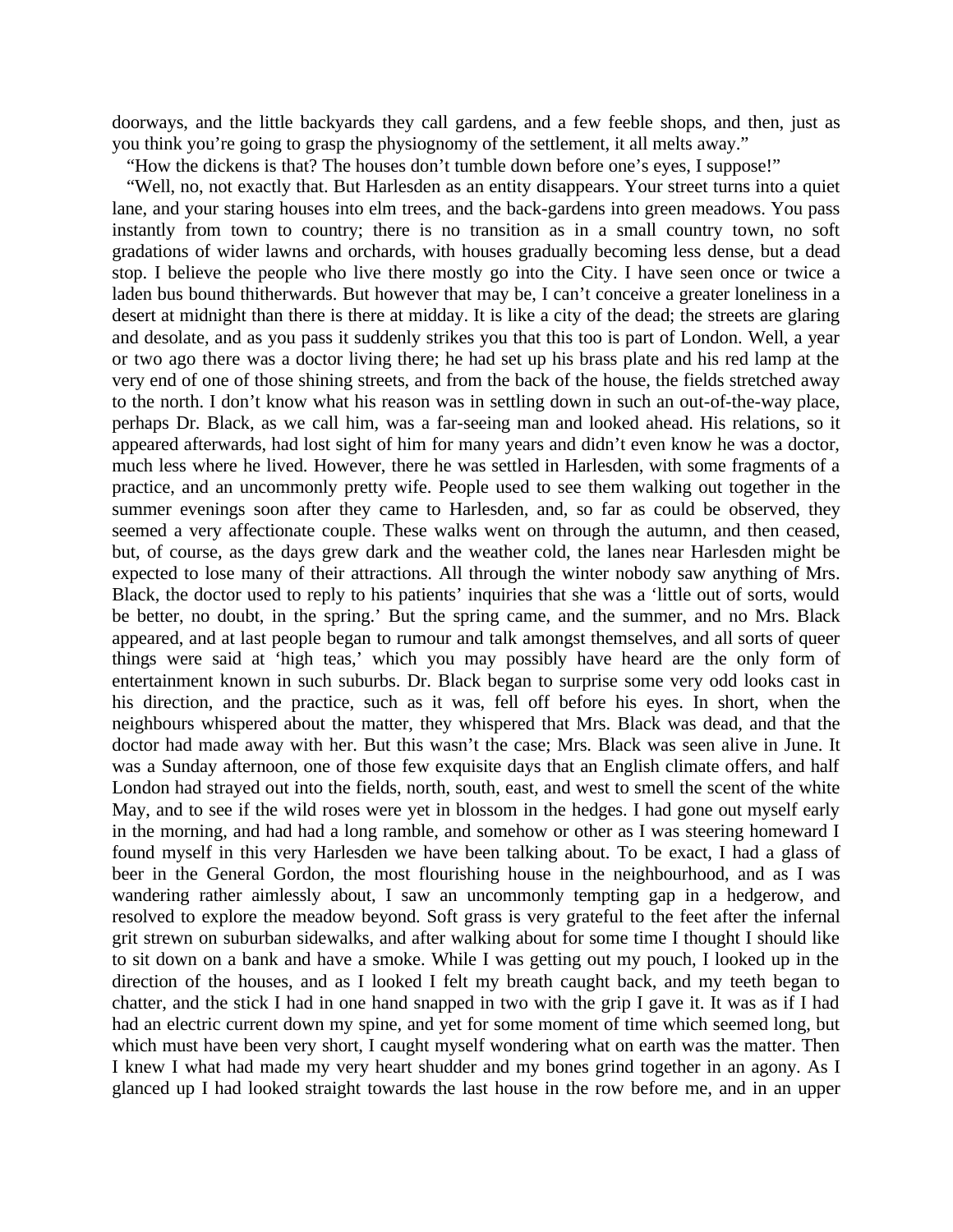window of that house I had seen for some short fraction of a second a face. It was the face of a woman, and yet it was not human. You and I, Salisbury, have heard in our time, as we sat in our seats in church in sober English fashion, of a lust that cannot be satiated and of a fire that is unquenchable, but few of us have any notion what these words mean. I hope you never may, for as I saw that face at the window, with the blue sky above me and the warm air playing in gusts about me, I knew I had looked into another world—looked through the window of a commonplace, brand-new house, and seen hell open before me. When the first shock was over, I thought once or twice that I should have fainted; my face streamed with a cold sweat, and my breath came and went in sobs, as if I had been half drowned. I managed to get up at last, and walk round to the street, and there I saw the name 'Dr. Black' on the post by the front gate. As fate or my luck would have it, the door opened and a man came down the steps as I passed by. I had no doubt it was the doctor himself. He was of a type rather common in London; long and thin, with a pasty face and a dull black moustache. He gave me a look as we passed each other on the pavement, and though it was merely the casual glance which one foot-passenger bestows on another, I felt convinced in my mind that here was an ugly customer to deal with. As you may imagine, I went my way a good deal puzzled and horrified too by what I had seen; for I had paid another visit to the General Gordon, and had got together a good deal of the common gossip of the place about the Blacks. I didn't mention the fact that I had seen a woman's face in the window; but I heard that Mrs. Black had been much admired for her beautiful golden hair, and round what had struck me with such a nameless terror, there was a mist of flowing yellow hair, as it was an aureole of glory round the visage of a satyr. The whole thing bothered me in an indescribable manner; and when I got home I tried my best to think of the impression I had received as an illusion, but it was no use. I knew very well I had seen what I have tried to describe to you, and I was morally certain that I had seen Mrs. Black. And then there was the gossip of the place, the suspicion of foul play, which I knew to be false, and my own conviction that there was some deadly mischief or other going on in that bright red house at the corner of Devon Road: how to construct a theory of a reasonable kind out of these two elements. In short, I found myself in a world of mystery; I puzzled my head over it and filled up my leisure moments by gathering together odd threads of speculation, but I never moved a step towards any real solution, and as the summer days went on the matter seemed to grow misty and indistinct, shadowing some vague terror, like a nightmare of last month. I suppose it would before long have faded into the background of my brain—I should not have forgotten it, for such a thing could never be forgotten—but one morning as I was looking over the paper my eye was caught by a heading over some two dozen lines of small type. The words I had seen were simply: 'The Harlesden Case,' and I knew what I was going to read. Mrs. Black was dead. Black had called in another medical man to certify as to cause of death, and something or other had aroused the strange doctor's suspicions and there had been an inquest and post-mortem. And the result? That, I will confess, did astonish me considerably; it was the triumph of the unexpected. The two doctors who made the autopsy were obliged to confess that they could not discover the faintest trace of any kind of foul play; their most exquisite tests and reagents failed to detect the presence of poison in the most infinitesimal quantity. Death, they found, had been caused by a somewhat obscure and scientifically interesting form of brain disease. The tissue of the brain and the molecules of the grey matter had undergone a most extraordinary series of changes; and the younger of the two doctors, who has some reputation, I believe, as a specialist in brain trouble, made some remarks in giving his evidence which struck me deeply at the time, though I did not then grasp their full significance. He said: 'At the commencement of the examination I was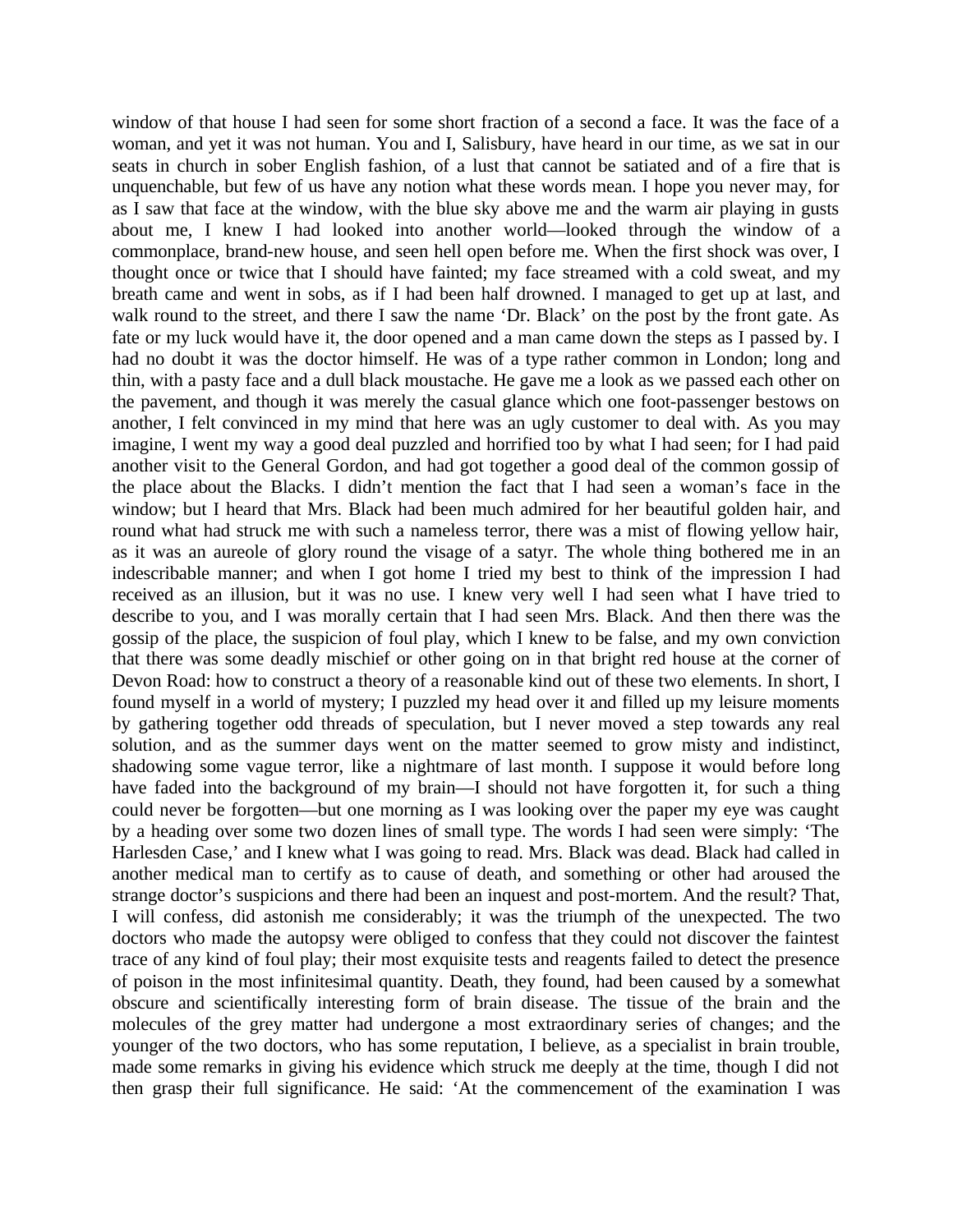astonished to find appearances of a character entirely new to me, notwithstanding my somewhat large experience. I need not specify these appearances at present, it will be sufficient for me to state that as I proceeded in my task I could scarcely believe that the brain before me was that of a human being at all.' There was some surprise at this statement, as you may imagine, and the coroner asked the doctor if he meant that the brain resembled that of an animal. 'No,' he replied, 'I should not put it in that way. Some of the appearances I noticed seemed to point in that direction, but others, and these were the more surprising, indicated a nervous organization of a wholly different character from that either of man or the lower animals.' It was a curious thing to say, but of course the jury brought in a verdict of death from natural causes, and, so far as the public was concerned, the case came to an end. But after I had read what the doctor said I made up my mind that I should like to know a good deal more, and I set to work on what seemed likely to prove an interesting investigation. I had really a good deal of trouble, but I was successful in a measure. Though why—my dear fellow, I had no notion at the time. Are you aware that we have been here nearly four hours? The waiters are staring at us. Let's have the bill and be gone."

The two men went out in silence, and stood a moment in the cool air, watching the hurrying traffic of Coventry Street pass before them to the accompaniment of the ringing bells of hansoms and the cries of the newsboys; the deep far murmur of London surging up ever and again from beneath these louder noises.

"It is a strange case, isn't it?" said Dyson at length. "What do you think of it?"

"My dear fellow. I haven't heard the end, so I will reserve my opinion. When will you give me the sequel?"

"Come to my rooms some evening; say next Thursday. Here's the address. Good-night; I want to get down to the Strand." Dyson hailed a passing hansom, and Salisbury turned northward to walk home to his lodgings.

## *II*

Mr. Salisbury, as may have been gathered from the few remarks which he had found it possible to introduce in the course of the evening, was a young gentleman of a peculiarly solid form of intellect, coy and retiring before the mysterious and the uncommon, with a constitutional dislike of paradox. During the restaurant dinner he had been forced to listen in almost absolute silence to a strange tissue of improbabilities strung together with the ingenuity of a born meddler in plots and mysteries, and it was with a feeling of weariness that he crossed Shaftesbury Avenue, and dived into the recesses of Soho, for his lodgings were in a modest neighbourhood to the north of Oxford Street. As he walked he speculated on the probable fate of Dyson, relying on literature, unbefriended by a thoughtful relative, and could not help concluding that so much subtlety united to a too vivid imagination would in all likelihood have been rewarded with a pair of sandwich-boards or a super's banner. Absorbed in this train of thought, and admiring the perverse dexterity which could transmute the face of a sickly woman and a case of brain disease into the crude elements of romance, Salisbury strayed on through the dimly lighted streets, not noticing the gusty wind which drove sharply round corners and whirled the stray rubbish of the pavement into the air in eddies, while black clouds gathered over the sickly yellow moon. Even a stray drop or two of rain blown into his face did not rouse him from his meditations, and it was only when with a sudden rush the storm tore down upon the street that he began to consider the expediency of finding some shelter. The rain, driven by the wind, pelted down with the violence of a thunderstorm, dashing up from the stones and hissing through the air, and soon a perfect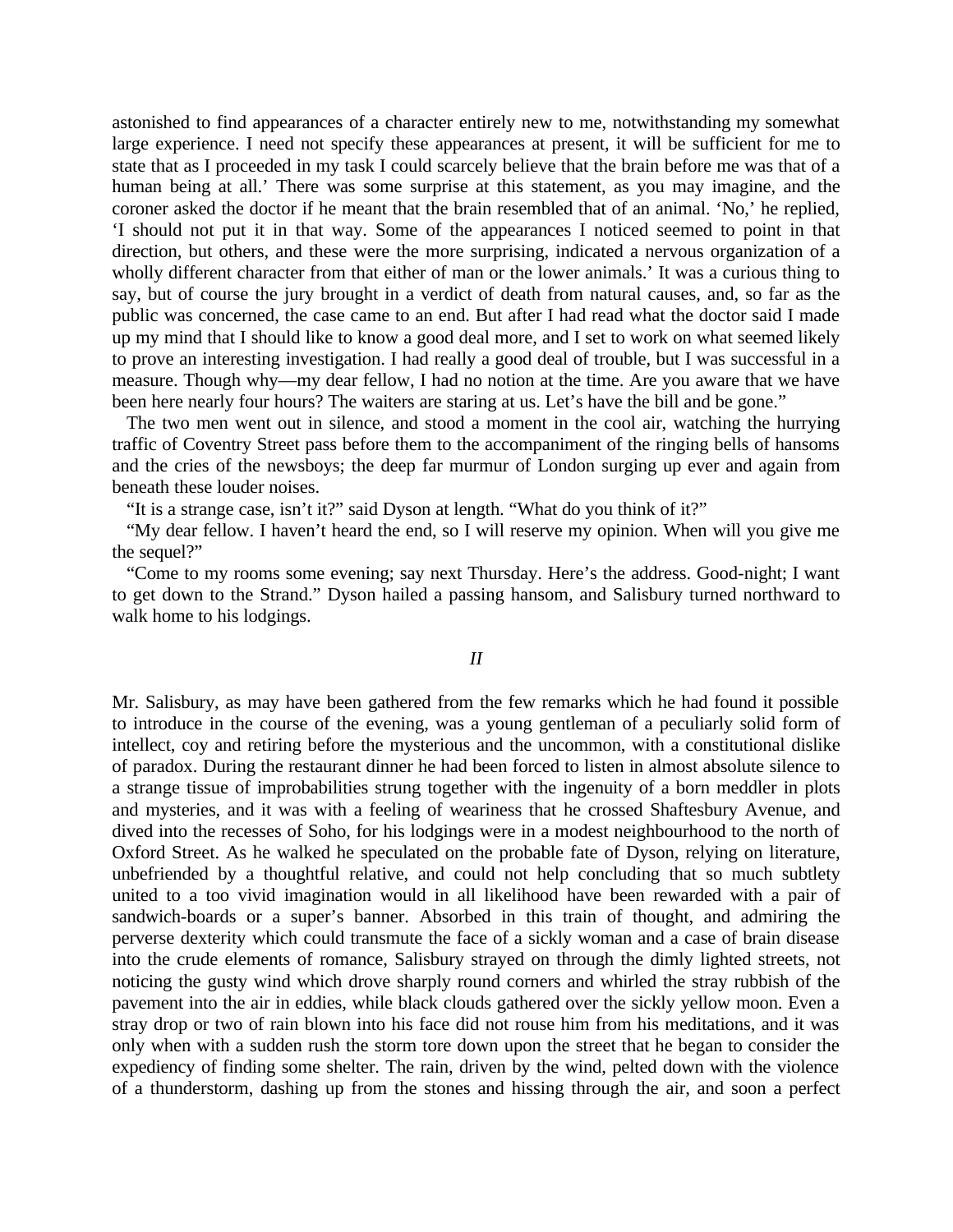torrent of water coursed along the kennels and accumulated in pools over the choked-up drains. The few stray passengers who had been loafing rather than walking about the street had scuttered away, like frightened rabbits, to some invisible places of refuge, and though Salisbury whistled loud and long for a hansom, no hansom appeared. He looked about him, as if to discover how far he might be from the haven of Oxford Street, but strolling carelessly along, he had turned out of his way, and found himself in an unknown region, and one to all appearance devoid even of a public house where shelter could be bought for the modest sum of two pence. The street lamps were few and at-long intervals, and burned behind grimy glasses with the sickly light of oil, and by this wavering glimmer Salisbury could make out the shadowy and vast old~ houses of which the street was composed. As he passed along, hurrying, and shrinking from the full sweep of the rain, he noticed the innumerable bell-handles, with names that seemed about to vanish of old age graven on brass plates beneath them, and here and there a richly carved penthouse overhung the door, blackening with the grime of fifty years. The storm seemed to grow more and more furious; he was wet through, and a new hat had become a ruin, and still Oxford Street seemed as far off as ever; it was with deep relief that the dripping man caught sight of a dark archway which seemed to promise shelter from the rain if not from the wind. Salisbury took up his position in the driest corner and looked about him; he was standing in a kind of passage contrived under part of a house, and behind him stretched a narrow footway leading between blank walls to regions unknown. He had stood there for some time, vainly endeavouring to rid himself of some of his superfluous moisture, and listening for the passing wheel of a hansom, when his attention was aroused by a loud noise coming from the direction of the passage behind, and growing louder as it drew nearer. In a couple of minutes he could make out the shrill, raucous voice of a woman, threatening and renouncing and making the very stones echo with her accents, while now and then a man grumbled and expostulated. Though to all appearance devoid of romance, Salisbury had some relish for street rows, and was, indeed, somewhat of an amateur in the more amusing phases of drunkenness; he therefore composed himself to listen and observe with something of the air of a subscriber to grand opera. To his annoyance, however, the tempest seemed suddenly to be composed, and he could hear nothing but the impatient steps of the woman and the slow lurch of the man as they came towards him. Keeping back in the shadow of the wall, he could see the two drawing nearer; the man was evidently drunk, and had much ado to avoid frequent collision with the wall as he tacked across from one side to the other, like some bark beating up against a wind. The woman was looking straight in front of her, with tears streaming from her blazing eyes, but suddenly as they went by the flame blazed up again, and she burst forth into a torrent of abuse, facing round upon her companion.

"You low rascal, you mean, comtemptible cur," she went on, after an incoherent storm of curses, "you think I'm to work and slave for you always, I suppose, while you're after that Green Street girl and drinking every penny you've got? But you're mistaken, Sam—indeed, I'll bear it no longer. Damn you, you dirty thief, I've done with you and your master too, so you can go your own errands, and I only hope they'll get you into trouble."

The woman tore at the bosom of her dress, and taking something out that looked like paper, crumpled it up and flung it away. It fell at Salisbury's feet. She ran out and disappeared in the darkness, while the man lurched slowly into the street, grumbling indistinctly to himself in a perplexed tone of voice. Salisbury looked out after him, and saw him maundering along the pavement, halting now and then and swaying indecisively, and then starting off at some fresh tangent. The sky had cleared, and white fleecy clouds were fleeting across the moon, high in the heaven. The light came and went by turns, as the clouds passed by, and, turning round as the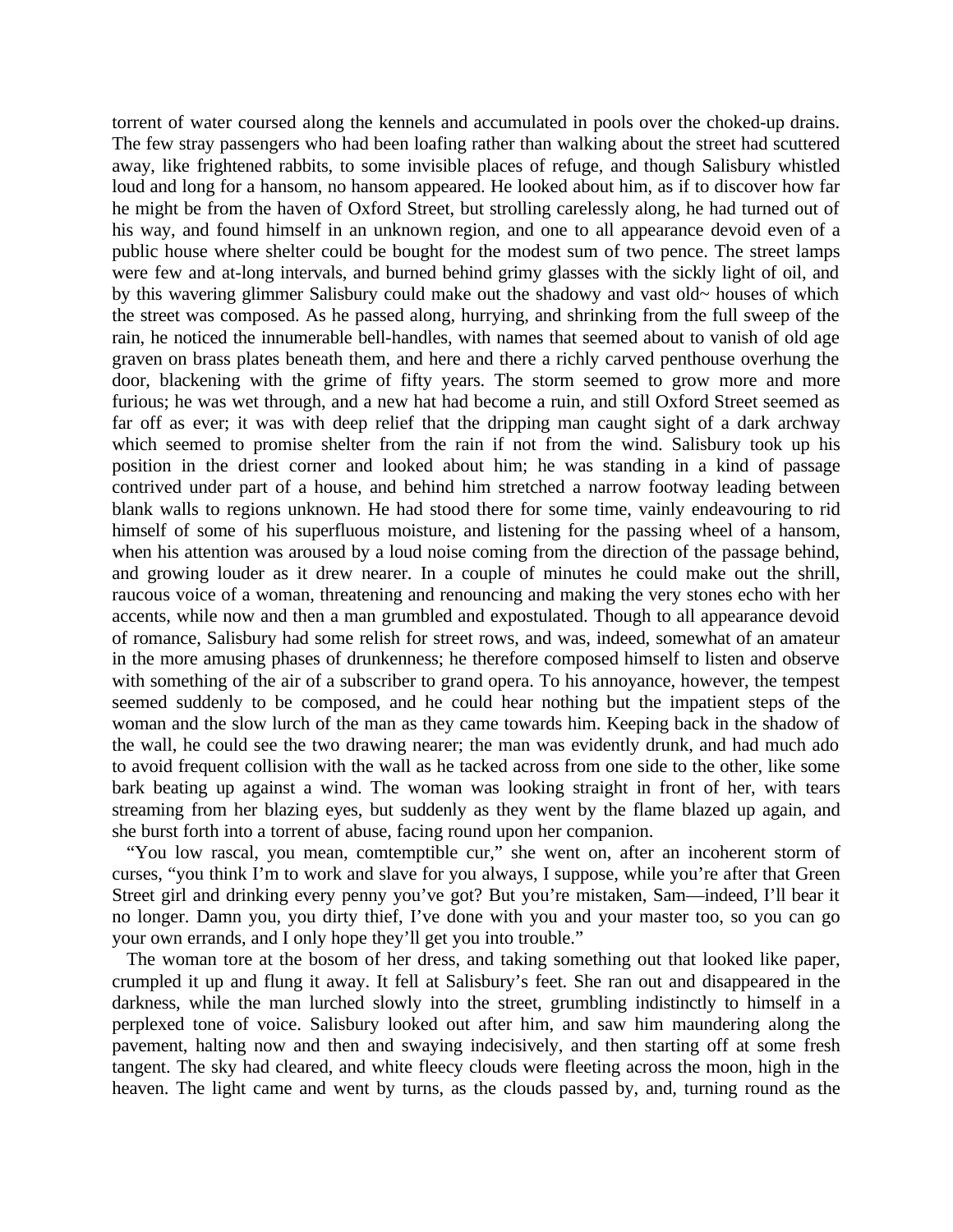clear, white rays shone into the passage, Salisbury saw the little ball of crumpled paper which the woman had cast down. Oddly curious to know what it might contain, he picked it up and put it in his pocket, and set out afresh on his journey.

## *III*

Salisbury was a man of habit. When he got home, drenched to the skin, his clothes hanging lank about him, and a ghastly dew besmearing his hat, his only thought was of his health, of which he took studious care. So, after changing his clothes and encasing himself in a warm dressing-gown, he proceeded to prepare a sudorific in the shape of hot gin and water, warming the latter over one of those spirit-lamps which mitigate the austerities of the modern hermit's life. By the time this preparation had been exhibited, and Salisbury's disturbed feelings had been soothed by a pipe of tobacco, he was able to get into bed in a happy state of vacancy, without a thought of his adventure in the dark archway, or of the weird fancies with which Dyson had seasoned his dinner. It was the same at breakfast the next morning, for Salisbury made a point of not thinking of anything until that meal was over; but when the cup and saucer were cleared away, and the morning pipe was lit, he remembered the little ball of paper, and began fumbling in the pockets of his wet coat. He did not remember into which pocket he had put it, and as he dived now into one and now into another, he experienced a strange feeling of apprehension lest it should not be there at all, though he could not for the life of him have explained the importance he attached to what was in all probability mere rubbish. But he sighed with relief when his fingers touched the crumpled surface in an inside pocket, and he drew it out gently and laid it on the little desk by his easy chair with as much care as if it had been some rare jewel. Salisbury sat smoking and staring at his find for a few minutes, an odd temptation to throw the thing in the fire and have done with it struggling with as odd a speculation as to its possible contents, and as to the reason why the infuriated woman should have flung a bit of paper from her with such vehemence. As might be expected, it was the latter feeling that conquered in the end, and yet it was with something like repugnance that he at last took the paper and unrolled it, and laid it out before him. It was a piece of common dirty paper, to all appearance torn out of a cheap exercise book, and in the middle were a few lines written in a queer cramped hand. Salisbury bent his head and stared eagerly at it for a moment, drawing a long breath, and then fell back in his chair gazing blankly before him, till at last with a sudden revulsion he burst into a peal of laughter, so long and loud and uproarious that the landlady's baby in the floor below awoke from sleep and echoed his mirth with hideous yells. But he laughed again and again, and took the paper up to read a second time what seemed such meaningless nonsense.

"Q. has had to go and see his friends in Paris," it began. "Traverse Handel S. 'Once around the grass, and twice around the lass, and thrice around the maple-tree.' "

Salisbury took up the paper and crumpled it as the angry woman had done, and aimed it at the fire. He did not throw it there, however, but tossed it carelessly into the well of the desk, and laughed again. The sheer folly of the thing offended him, and he was ashamed of his own eager speculation, as one who pores over the high-sounding announcements in the agony column of the daily paper, and finds nothing but advertisement and trivality. He walked to the window, and stared out at the languid morning life of his quarter; the maids in slatternly print dresses washing door-steps, the fish-monger and the butcher on their rounds, and the tradesmen standing at the doors of their small shops, drooping for lack of trade and excitement. In the distance a blue haze gave some grandeur to the prospect, but the view as a whole was depressing, and would only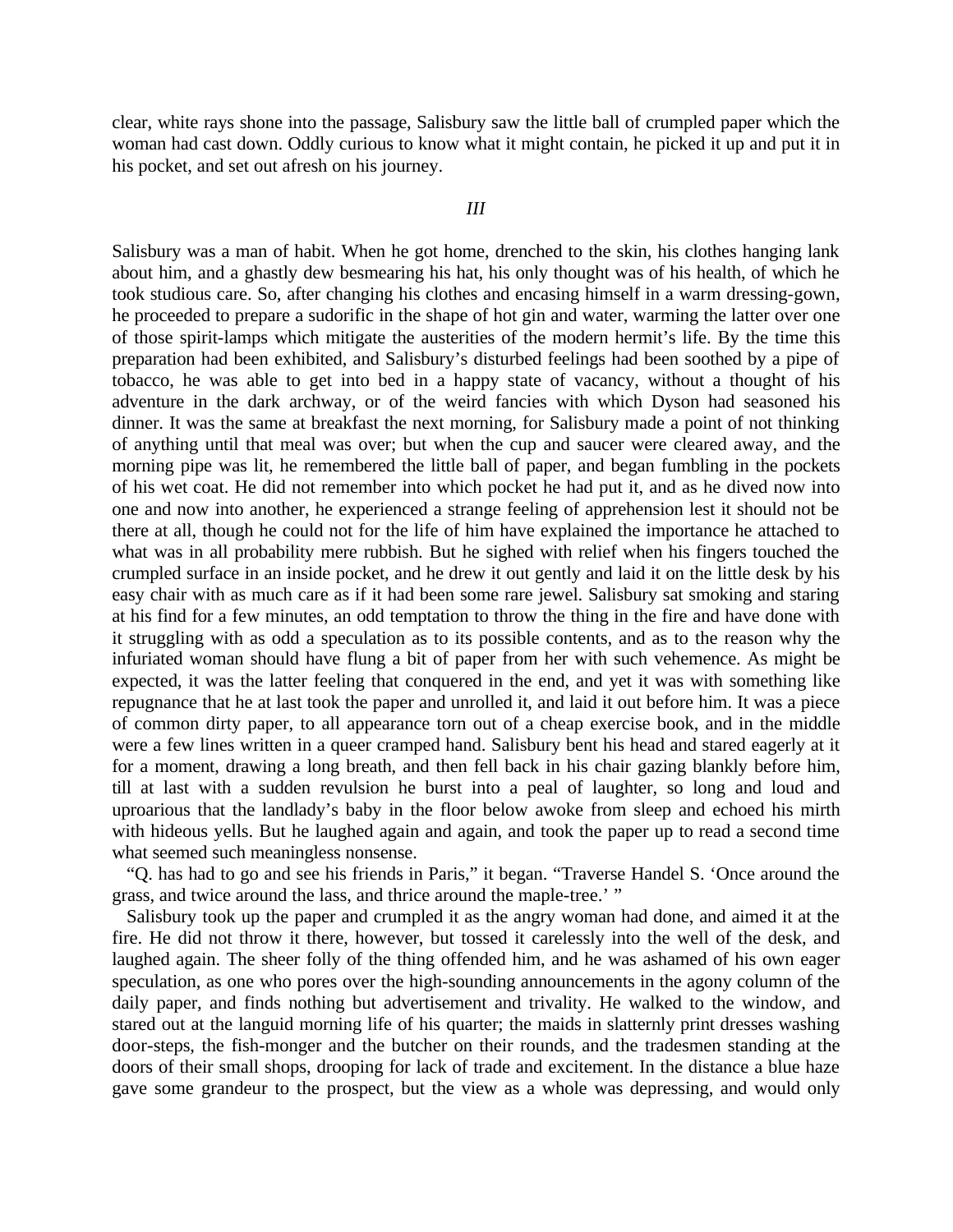have interested a student of the life of London, who finds something rare and choice in its every aspect. Salisbury turned away in disgust, and settled himself in the easy chair, upholstered in a bright shade of green, and decked with yellow gimp, which was the pride and attraction of the apartments. Here he composed himself to his morning's occupation—the perusal of a novel that dealt with sport and love in a manner that suggested the collaboration of a stud-groom and a ladies' college. In an ordinary way, however, Salisbury would have been carried on by the interest of the story up to lunch time, but this morning he fidgeted in and out of his chair, took the book up and laid it down again, and swore at last to himself and at himself in mere irritation. In point of fact the jingle of the paper found in the archway had "got into his head," and do what he would he could not help muttering over and over, "Once around the grass, and twice around the lass, and thrice around the maple-tree." It became a positive pain, like the foolish burden of a music-hall song, everlastingly quoted, and sung at all hours of the day and night, and treasured by the street boys as an unfailing resource for six months together. He went out into the streets, and tried to forget his enemy in the jostling of the crowds and the roar and clatter of the traffic, but presently he would find himself stealing quietly aside, and pacing some deserted byway. vainly puzzling his brains, and trying to fix some meaning to phrases that were meaningless. It was a positive relief when Thursday came, and he remembered that he had made an appointment to go and see Dyson; the flimsy reveries of the self-styled man of letters appeared entertaining when compared with this ceaseless iteration, this maze of thought from which there seemed no possibility of escape. Dyson's abode was in one of the quietest of the quiet streets that lead down from the Strand to the river, and when Salisbury passed from the narrow stairway into his friend's room, he saw that the uncle had been beneficent indeed. The floor glowed and flamed with all the colours of the East; it was, as Dyson pompously remarked, "a sunset in a dream," and the lamplight, the twilight of London streets, was shut out with strangely worked curtains, glittering here and there with threads of gold. In the shelves of an oak armoire stood jars and plates of old French china, and the black and white of etchings not to be found in the Haymarket or in Bond Street, stood out against the splendour of a Japanese paper. Salisbury sat down on the settle by the hearth, and sniffed and mingled fumes of incense and tobacco, wondering and dumb before all this splendour after the green rep and the oleographs, the gilt-framed mirror, and the lustres of his own apartment.

"I am glad you have come, ' said Dyson. "Comfortable little room, isn't it? But you don't look very well, Salisbury. Nothing disagreed with you, has it?"

"No; but I have been a good deal bothered for the last few days. The fact is I had an odd kind of—of—adventure, I suppose I may call it, that night I saw you, and it has worried me a good deal. And the provoking part of it is that it's the merest nonsense—but, however, I will tell you all about it, by and by. You were going to let me have the rest of that odd story you began at the restaurant."

"Yes. But I am afraid, Salisbury, you are incorrigible. You are a slave to what you call matter of fact. You know perfectly well that in your heart you think the oddness in that case is of my making, and that it is all really as plain as the police reports. However, as I have begun, I will go on. But first we will have something to drink, and you may as well light your pipe."

Dyson went up to the oak cupboard, and drew from its depths a rotund bottle and two little glasses, quaintly gilded.

"It's Benedictine," he said. "You'll have some, won't you?"

Salisbury assented, and the two men sat sipping and smoking reflectively for some minutes before Dyson began.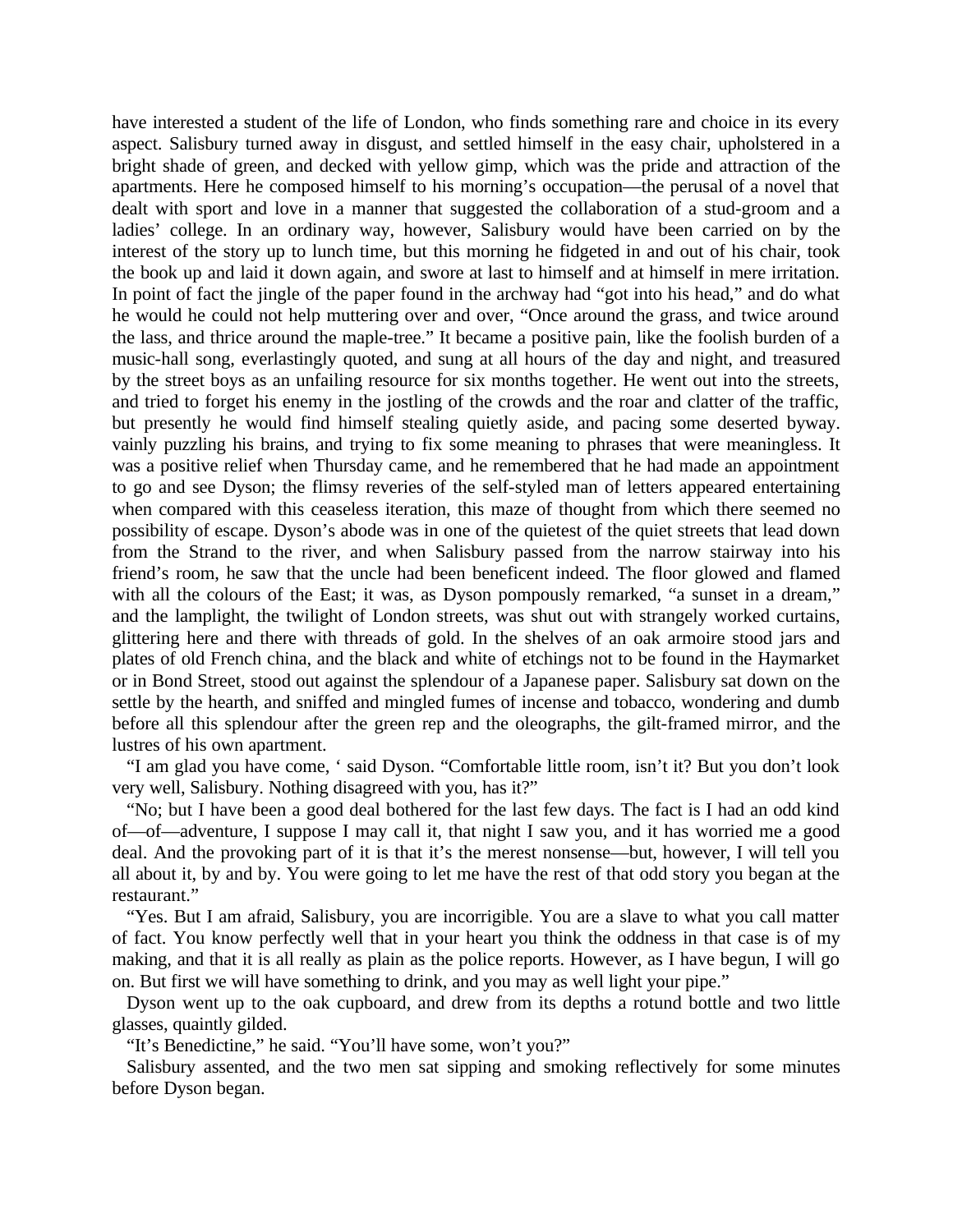"Let me see," he said at lasts "we were at the inquest, weren't we? No, we had done with that. Ah, I remember. I was telling you that on the whole I had been successful in my inquiries, investigation, or whatever you like to call it, into the matter. Wasn't that where I left off?"

"Yes, that was it. To be precise, I think 'though' was the last word you said on the matter."

"Exactly. I have been thinking it all over since the other night, and I have come to the conclusion that that 'though' is a very big 'though' indeed. Not to put too fine a point on it, I have had to confess that what I found out, or thought I found out, amounts in reality to nothing. I am as far away from the heart of the case as ever. However, I may as well tell you what I do know. You may remember my saying that I was impressed a good deal by some remarks of one of the doctors who gave evidence at the inquest. Well, I determined that my first step must be to try if I could get something more definite and intelligible out of that doctor. Somehow or other I managed to get an introduction to the man, and he gave me an appointment to come and see him. He turned out to be a pleasant, genial fellow; rather young and not in the least like the typical medical man, and he began the conference by offering me whisky and cigars. I didn't think it worth while to beat about the bush, so I began by saying that part of his evidence at the Harlesden inquest struck me as very peculiar, and I gave him the printed report, with the sentences in question underlined. He just glanced at the slip, and gave me a queer look. 'It struck you as peculiar, did it?" said he. 'Well, you must remember that the Harlesden case was very peculiar. In fact, I think I may safely say that in some features it was unique—quite unique.' 'Quite so,' I replied, 'and that's exactly why it interests me, and why I want to know more about it. And I thought that if anybody could give me any information it would be you. What is your opinion of the matter?'

"It was a pretty downright sort of question, and my doctor looked rather taken aback.

" 'Well,' he said, 'as I fancy your motive in inquiring into the question must be mere curiosity, I think I may tell you my opinion with tolerable freedom. So, Mr., Mr. Dyson? if you want to know my theory, it is this: I believe that Dr. Black killed his wife.'

" 'But the verdict,' I answered, 'the verdict was given from your own evidence.'

" 'Quite so; the verdict was given in accordance with the evidence of my colleague and myself, and, under the circumstances, I think the jury acted very sensibly. In fact, I don't see what else they could have done. But I stick to my opinion, mind you, and I say this also. I don't wonder at Black's doing what I firmly believe he did. I think he was justified.'

" 'Justified! How could that be?' I asked. I was astonished, as you may imagine, at the answer I had got. The doctor wheeled round his chair and looked steadily at me for a moment before he answered.

" 'I suppose you are not a man of science yourself? No; then it would be of no use my going into detail. I have always been firmly opposed myself to any partnership between physiology and psychology. I believe that both are bound to suffer. No one recognizes more decidedly than I do the impassable gulf, the fathomless abyss that separates the world of consciousness from the sphere of matter. We know that every change of consciousness is accompanied by a rearrangement of the molecules in the grey matter; and that is all. What the link between them is, or why they occur together, we do not know, and the most authorities believe that we never can know. Yet, I will tell you that as I did my work, the knife in my hand, I felt convinced, in spite of all theories, that what lay before me was not the brain of a dead woman—not the brain of a human being at all. Of course I saw the face; but it was quite placid, devoid of all expression. It must have been a beautiful face, no doubt, but I can honestly say that I would not have looked in that face when there was life behind it for a thousand guineas, no, nor for twice that sum.'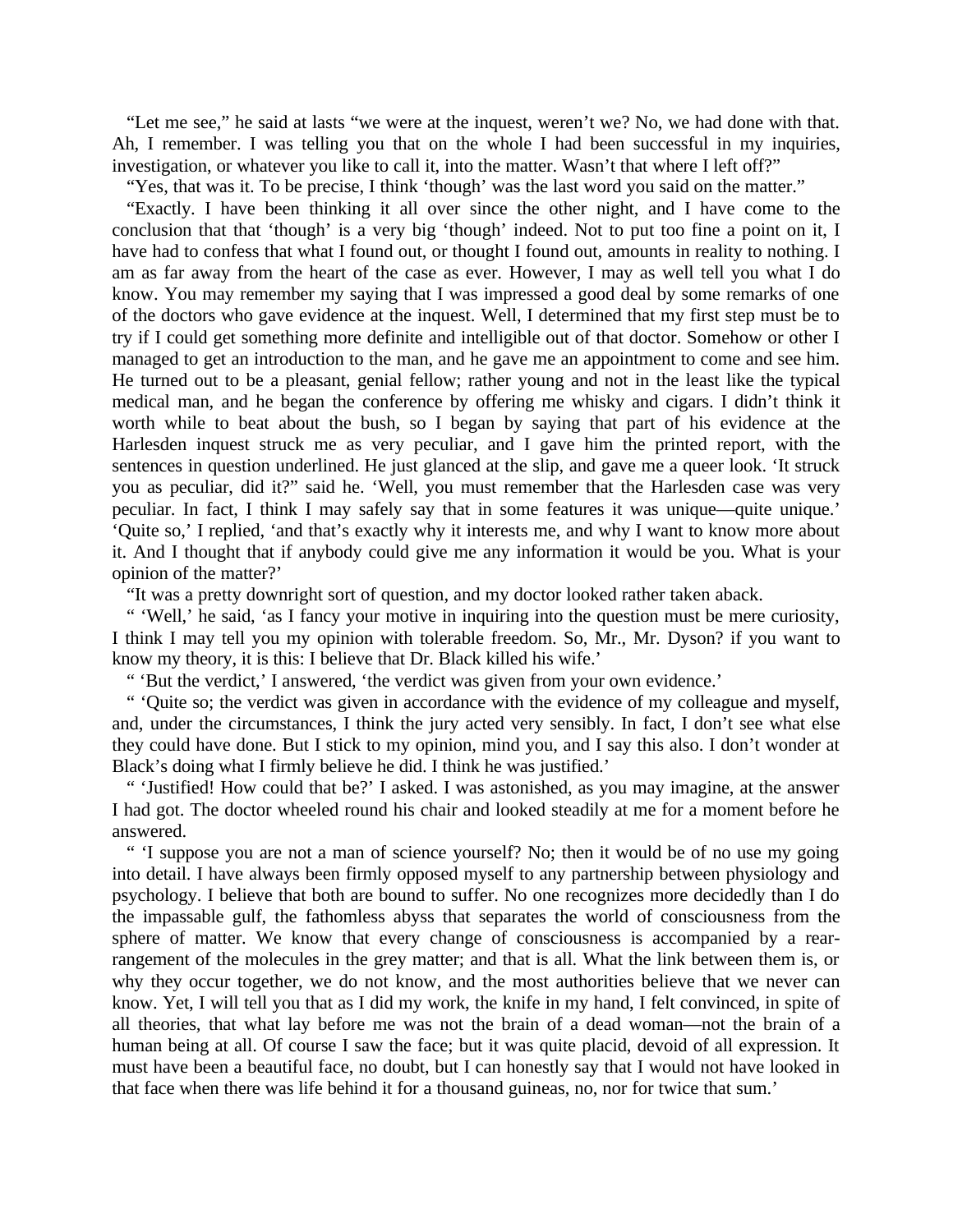" 'My dear sir,' I said, 'you surprise me extremely. You say that it was not the brain of a human being. What was it, then?'

" 'The brain of a devil.' He spoke quite coolly, and never moved a muscle. 'The brain of a devil,' he repeated, 'and I have no doubt that Black found some way of putting an end to it. I don't blame him if he did. Whatever Mrs. Black was, she was not fit to stay in this world. Will you have anything more? No? Good-night, good-night.'

"It was a queer sort of opinion to get from a man of science, wasn't it? When he was saying that he would not have looked on that face when alive for a thousand guineas, or two thousand guineas, I was thinking of the face I had seen, but I said nothing. I went again to Harlesden, and passed from one shop to another, making small purchases, and trying to find out whether there was anything about the Blacks which was not already common property, but there was very little to hear. One of the tradesmen to whom I spoke said he had known the dead woman well; she used to buy of him such quantities of grocery as were required for their small household, for they never kept a servant, but had a charwoman in occasionally, and she had not seen Mrs. Black for months before she died. According to this man Mrs. Black was 'a nice lady,' always kind and considerate, and so fond of her husband and he of her, as every one thought. And yet, to put the doctor's opinion on one side, I knew what I had seen. And then after thinking it over, and putting one thing with another, it seemed to me that the only person likely to give me much assistance would be Black himself, and I made up my mind to find him. Of course he wasn't to be found in Harlesden; he had left, I was told, directly after the funeral. Everything in the house had been sold, and one fine day Black got into the train with a small portmanteau, and went, nobody knew where. It was a chance if he were ever heard of again, and it was by a mere chance that I came across him at last. I was walking one day along Gray's Inn Road, not bound for anywhere in particular, but looking about me, as usual, and holding on to my hat, for it was a gusty day in early March, and the wind was making the treetops in the Inn rock and quiver. I had come up from the Holborn end, and I had almost got to Theobald's Road when I noticed a man walking in front of me, leaning on a stick, and to all appearance very feeble. There was something about his look that made me curious, I don't know why, and I began to walk briskly with the idea of overtaking him, when of a sudden his hat blew off and came bounding along the pavement to my feet. Of course I rescued the hat, and gave it a glance as I went towards its owner. It was a biography in itself; a Piccadilly maker's name in the inside, but t don't think a beggar would have picked it out of the gutter. Then I looked up and saw Dr. Black of Harlesden waiting for me. A queer thing, wasn't it? But, Salisbury, what a change! When I saw Dr. Black come down the steps of his house at Harlesden he was an upright man, walking firmly with well-built limbs; a man, should say, in the prime of his life. And now before me there crouched this wretched creature, bent and feeble, with shrunken cheeks, and hair that was whitening fast, and limbs that trembled and shook together, and misery in his eyes. He thanked me for bringing him his hat, saying, 'I don't think I should ever have got it, I can't run much now. A gusty day, sir, isn't it?' and with this he was turning way, but by little and little I contrived to draw him into the current of conversation, and we walked together eastward. I think the man would have been glad to get rid of me; but I didn't intend to let him go, and he stopped at last in front of a miserable house in a miserable street. It was, I verily believe, one of the most wretched quarters I have ever seen: houses that must have been sordid and hideous enough when new, that had gathered foulness with every year, and now seemed to lean and totter to their fall. 'I live up there,' said Black, pointing to the tiles, 'not in the front—in the back. I am very quiet there. I won't ask you to come in now, but perhaps some other day—' I caught him up at that, and told him I should be only too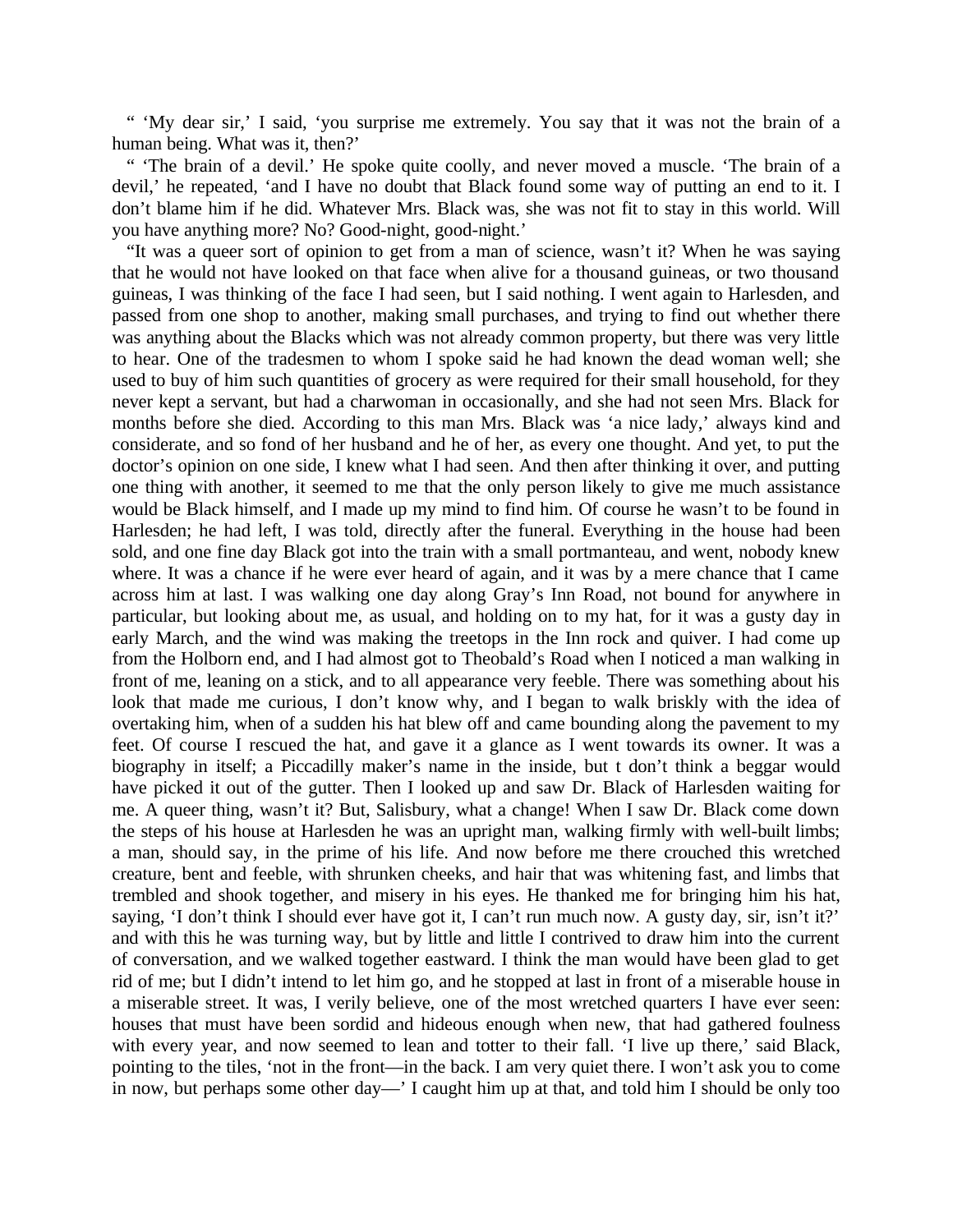glad to come and see him. He gave me an odd sort of glance, as if he were wondering what on earth I or anybody else could care about him, and I left him fumbling with his latchkey. I think you will say I did pretty well when I tell you that within a few weeks I had made myself an intimate friend of Black's. I shall never forget the first time I went to his room; I hope I shall never see such abject, squalid misery again. The foul paper, from which all pattern or trace of a pattern had long vanished, subdued and penetrated with the grime of the evil street, was hanging in mouldering pennons from the wall. Only at the end of the room was it possible to stand upright, and the sight of the wretched bed and the odour of corruption that pervaded the place made me turn faint and sick. Here I found him munching a piece of bread; he seemed surprised to find that I had kept my promise, but he gave me his chair and sat on the bed while we talked. I used to go to see him often, and we had long conversations together, but he never mentioned Harlesden or his wife. I fancy that he supposed me ignorant of the matter, or thought that if I had heard of it, I should never connect the respectable Dr. Black of Harlesden with a poor garreteer in the backwoods of London. He was a strange man, and as we sat together smoking, I often wondered whether he were made or sane, for I think the wildest dreams of Paracelsus and the Rosicrucians would appear plain and sober fact compared with the theories I have heard him earnestly advance in that grimy den of his. I once ventured to hint something of the sort to him. I suggested that something he had said was in flat contradiction to all science and all experience. 'No,' he answered, 'not all experience, for mine counts for something. I am no dealer in unproved theories; what I say I have proved for myself, and at a terrible cost. There is a region of knowledge which you will never know, which wise men seeing from afar off shun like the plague, as well they may, but into that region I have gone. If you knew, if you could even dream of what may be done, of what one or two men have done in this quiet world of ours, your very soul would shudder and faint within you. What you have heard from me has been but the merest husk and outer covering of true science—that science which means death, and that which is more awful than death, to those who gain it. No, when men say that there are strange things in the world, they little know the awe and the terror that dwell always with them and about them.' There was a sort of fascination about the man that drew me to him, and I was quite sorry to have to leave London for a month or two; I missed his odd talk. A few days after I came back to town I thought I would look him up, but when I gave the two rings at the bell that used to summon him, there was no answer. I rang and rang again, and was just turning to go away, when the door opened and a dirty woman asked me what I wanted. From her look I fancy she took me for a plain-clothes officer after one of her lodgers, but when I inquired if Mr. Black were in, she gave me a stare of another kind. 'There's no Mr. Black lives here,' she said. 'He's gone. He's dead this six weeks.' I always thought he was a bit queer in his head, or else had been and got into some trouble or other. He used to go out every morning from ten till one, and one Monday morning we heard him come in, and go into his room and shut the door, and a few minutes after, just as we was a-sitting down to our dinner, there was such a scream that I thought I should have gone right off. And then we heard a stamping, and down he came, raging and cursing most dreadful, swearing he had been robbed of something that was worth millions. And then he just dropped down in the passage, and we thought he was dead. We got him up to his room, and put him on his bed, and I just sat there and waited, while my 'usband he went for the doctor. And there was the winder wide open, and a little tin box he had lying on the floor open and empty, but of course nobody could possible have got in at the winder, and as for him having anything that was worth anything, it's nonsense, for he was often weeks and weeks behind with his rent, and my 'usband he threatened often and often to turn him into the street, for, as he said, we've got a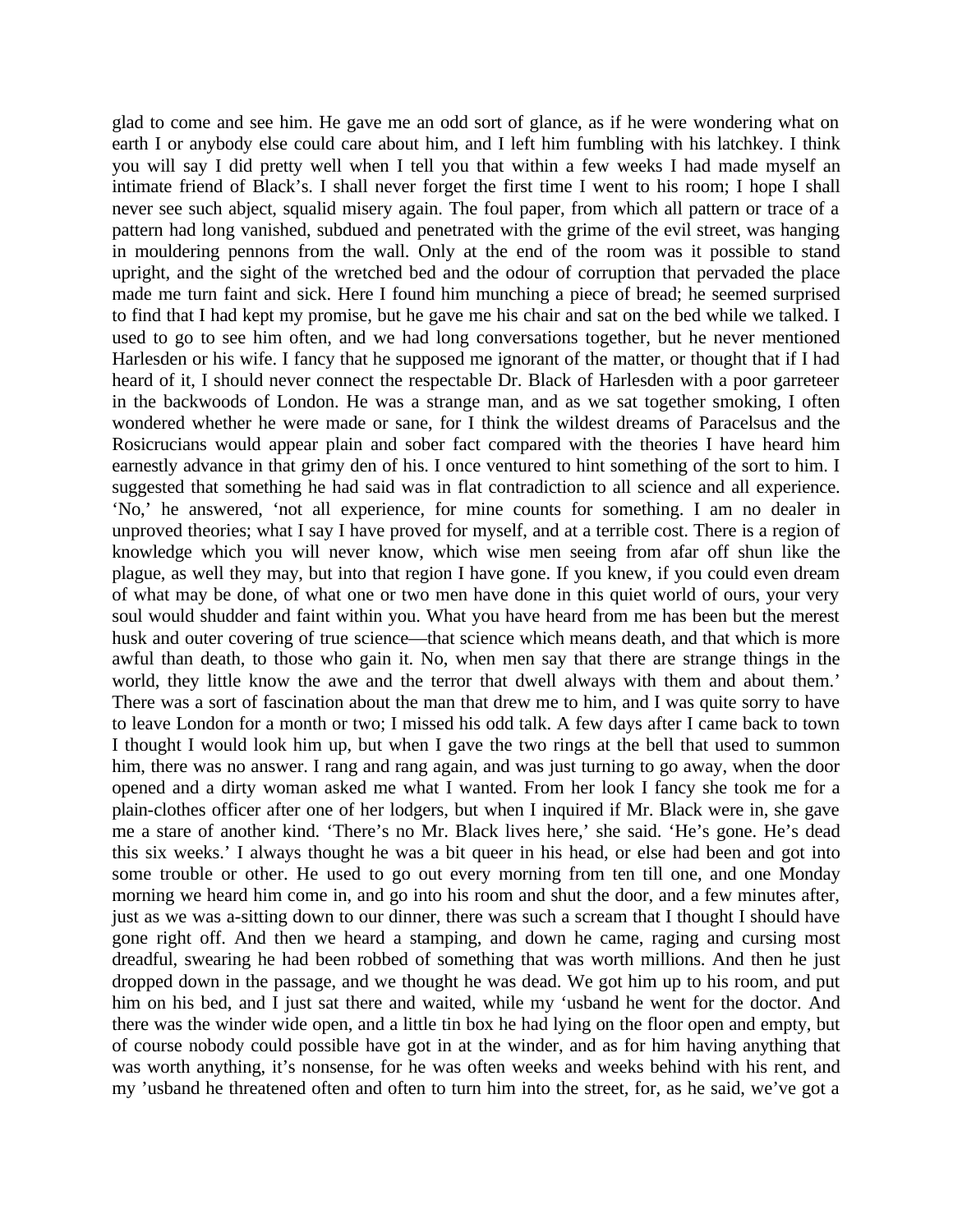living to myke like other people—and, of course, that's true; but, somehow, I didn't like to do it, though he was an odd kind of a man, and I fancy had been better off. And then the doctor came and looked at him, and said as he couldn't do nothing, and that night he died as I was a-sitting by his bed; and I can tell you that, with one thing and another, we lost money by him, for the few bits of clothes as he had were worth next to nothing when they came to be sold.' I gave the woman half a sovereign for her trouble, and went home thinking of Dr. Black and the epitaph she had made him, and wondering at his strange fancy that he had been robbed. I take it that he had very little to fear on that score, poor fellow; but I suppose that he was really mad, and died in a sudden access of his mania. His landlady said that once or twice when she had had occasion to go into his room (to dun the poor wretch for his rent, most likely), he would keep her at the door for about a minute, and that when she came in she would find him putting away his tin box in the corner by the window; I suppose he had become possessed with the idea of some great treasure, and fancied himself a wealthy man in the midst of all his misery. *Explicit,* my tale is ended, and you see that though I knew Black, I knew nothing of his wife or of the history of her death— That's the Harlesden case, Salisbury, and I think it interests me all the more deeply because there does not seem the shadow of a possibility that I or any one else will ever know more about it. What do you think of it?"

"Well, Dyson, I must say that I think you have contrived to surround the whole thing with a mystery of your own making. I go for the doctor's solution: Black murdered his wife, being himself in all probability an undeveloped lunatic."

"What? Do you believe, then, that this woman was something too awful, too terrible to be allowed to remain on the earth? You will remember that the doctor said it was the brain of a devil?"

"Yes, yes, but he was speaking, of course, metaphorically. It's really quite a simple matter if you only look at it like that."

"Ah, well, you may be right; but yet I am sure you are not. Well, well, it's not good discussing it any more. A little more Benedictine? That's right; try some of this tobacco. Didn't you say that you had been bothered by something—something which happened that night we dined together?"

"Yes, I have been worried, Dyson, worried a great deal. I—But it's such a trivial matter indeed, such an absurdity—that I feel ashamed to trouble you with it."

"Never mind, let's have it, absurd or not."

With many hesitations, and with much inward resentment of the folly of the thing, Salisbury told his tale, and repeated reluctantly the absurd intelligence and the absurder doggerel of the scrap of paper, expecting to hear Dyson burst out into a roar of laughter.

"Isn't it too bad that I should let myself be bothered by such stuff as that?" he asked, when he had stuttered out the jingle of once, and twice, and thrice.

Dyson had listened to it all gravely, even to the end, and meditated for a few minutes in silence.

"Yes," he said at length, "it was a curious chance, your taking shelter in that archway just as those two went by. But I don't know that I should call what was written on the paper nonsense; it is bizarre certainly but I expect it has a meaning for somebody. Just repeat it again, will you, and I will write it down. Perhaps we might find a cipher of some sort, though I hardly think we shall."

Again had the reluctant lips of Salisbury slowly to stammer out the rubbish that he abhorred, while Dyson jotted it down on a slip of paper.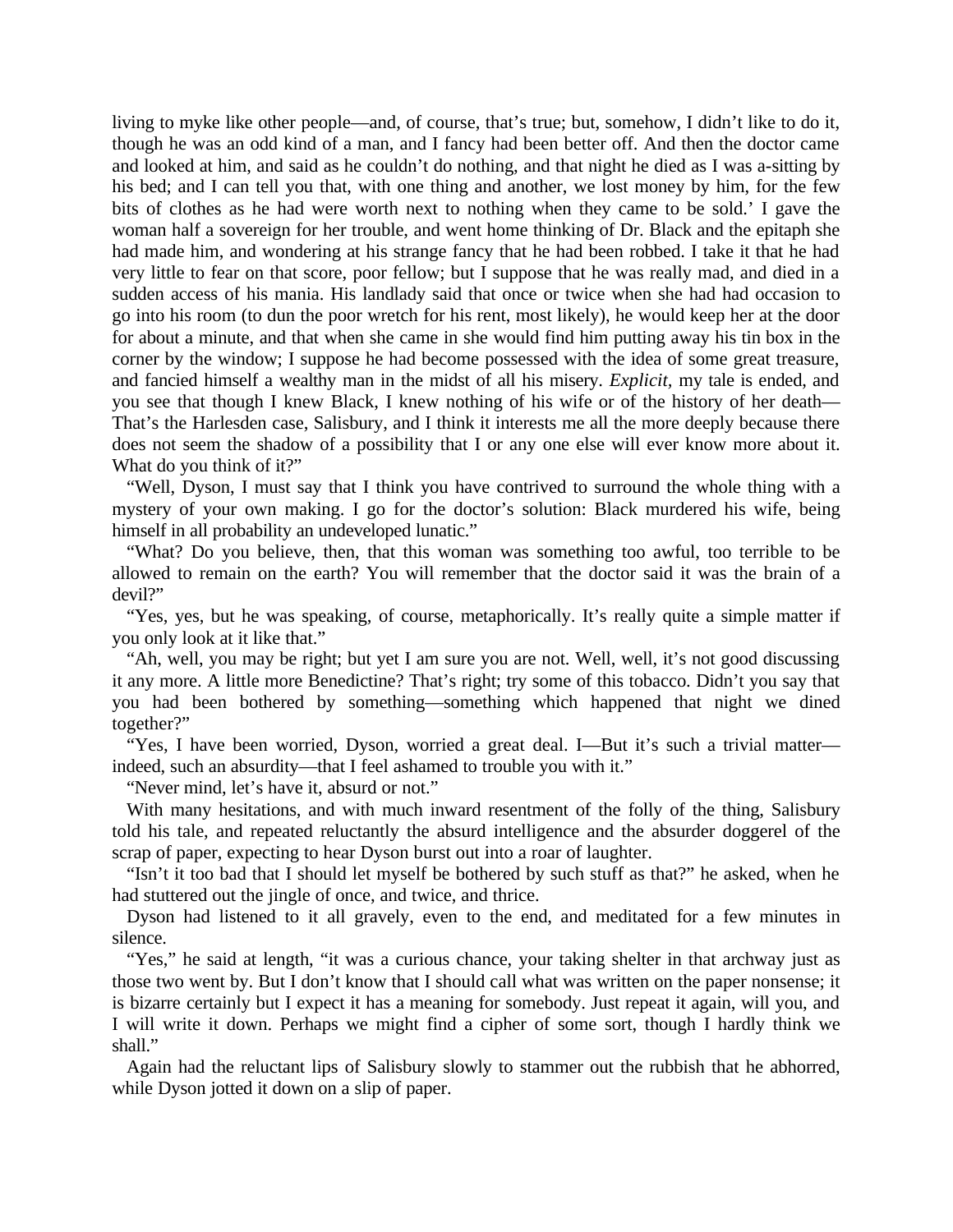"Look over it, will you?" he said, when it was done; "it may be important that I should have every word in its place. Is that all right?"

"Yes; that is an accurate copy. But I don't think you will get much out of it. Depend upon it, it is mere nonsense, a wanton scribble. I must be going now, Dyson. No, no more; that stuff of yours is pretty strong. Good-night."

"I suppose you would like to hear from me, if I did find out anything?"

"No, not I; I don't want to hear about the thing again. You may regard the discovery, if it is one, as your own."

"Very well. Good-night."

*IV*

A good many hours after Salisbury had returned to the company of the green rep chairs, Dyson still sat at his desk, itself a Japanese romance, smoking many pipes, and meditating over his friend's story. The bizarre quality of the inscription which had annoyed Salisbury was to him an attraction, and now and again he took it up and scanned thoughtfully what he had written, especially the quaint jingle at the end. It was a token, a symbol, he decided, and not a cipher, and the woman who had flung it away was in all probability entirely ignorant of its meaning; she was but the agent of the "Sam" she had abused and discarded, and he too was again the agent of some one unknown; possibly of the individual styled Q*,* who had been forced to visit his French friends. But what to make of "Traverse Handel S." Here was the root and source of the enigma, and not all the tobacco of Virginia seemed likely to suggest any clue here. It seemed almost hopeless, but Dyson regarded himself as the Wellington of mysteries, and went to bed feeling assured that sooner or later he would hit upon the right track. For the next few days he was deeply engaged in his literary labours, labours which were a profound mystery even to the most intimate of his friends, who searched the railway bookstalls in vain for the result of so many hours spent at the Japanese bureau in company with strong tobacco and black tea. On this occasion Dyson confined himself to his room for four days, and it was with genuine relief that he laid down his pen and went out into the streets in quest of relaxation and fresh air. The gas-lamps were being lighted, and the fifth edition of the evening papers was being howled through the streets, and Dyson, feeling that he wanted quiet, turned away from the clamorous Strand, and began to trend away to the north-west. Soon he found himself in streets that echoed to his footsteps, and crossing a broad new thoroughfare, and verging still to the west, Dyson discovered that he had penetrated to the depths of Soho. Here again was life; rare vintages of France and Italy, at prices which seemed contemptibly small, allured the passer-by; here were cheeses, vast and rich, here olive oil, and here a grove of Rabelaisian sausages; while in a neighbouring shop the whole press of Paris appeared to be on sale. In the middle of the roadway a strange miscellany of nations sauntered to and fro, for there cab and hansom rarely ventured; and from window over window the inhabitants looked forth in pleased contemplation of the scene. Dyson made his way slowly along, mingling with the crowd on the cobble-stones, listening to the queer babel of French and German, and Italian and English, glancing now and again at the shop windows with their levelled batteries of bottles, and had almost gained the end of the street, when his attention was arrested by a small shop at the corner, a vivid contrast to its neighbours. It was the typical shop of the poor quarter; a shop entirely English. Here were vended tobacco and sweets, cheap pipes of clay and cherrywood; penny exercise books and penholders jostled for precedence with comic songs, and story papers with appalling cuts showed that romance claimed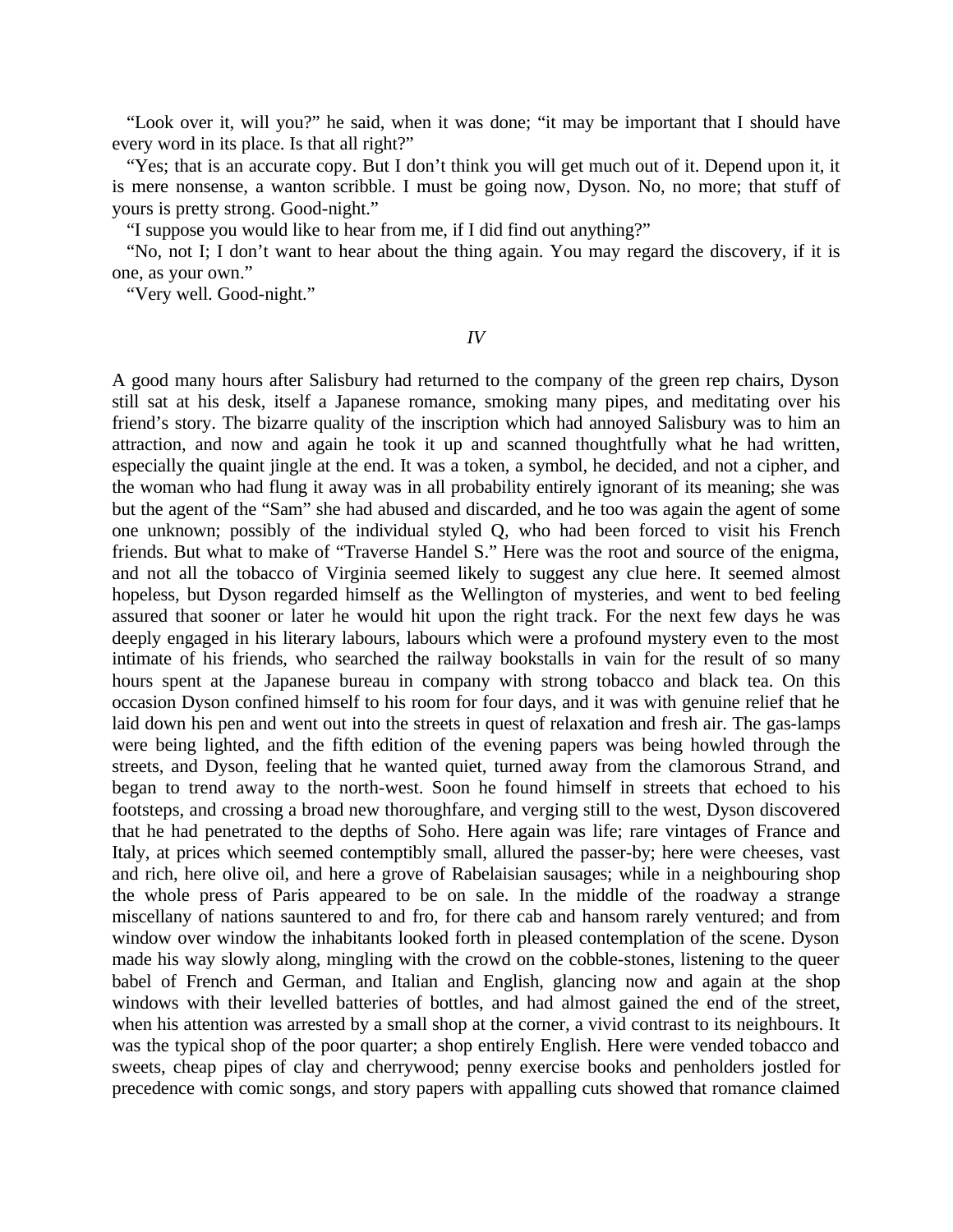its place beside the actualities of the evening paper, the bills of which fluttered at the doorway. Dyson glanced up at the name above the door, and stood by the kennel trembling, for a sharp pang, the pang of one who has made a discovery, had for a moment left him incapable of motion. The name over the shop was Travers. Dyson looked up again, this time at the corner of the wall above the lamppost, and read in white letters on a blue ground the words "Handel Street, W. C." and the legend was repeated in fainter letters just below. He gave a little sigh of satisfaction, and without more ado walked boldly into the shop, and stared full in the face of the fat man who was sitting behind the counter. The fellow rose to his feet, and returned the stare a little curiously, and then began in stereotyped phrase—

"What can I do for you, sir?"

Dyson enjoyed the situation and a dawning perplexity on the man's face. He propped his stick carefully against the counter and leaning over it, said slowly and impressively— "Once around the grass, and twice around the lass, and thrice around the maple-tree."

Dyson had calculated on his words producing an effect, and he was not disappointed. The vendor of the miscellanies gasped, open-mouthed like a fish, and steadied himself against the counter. When he spoke, after a short interval, it was in a hoarse mutter, tremulous and unsteady.

"Would you mind saying that again, sir? I didn't quite catch it."

"My good man, I shall most certainly do nothing of the kind. You heard what I said perfectly well. You have got a clock in your shop, I see; an admirable timekeeper, I have no doubt. Well, I give you a minute by your own clock."

The man looked about him in a perplexed indecision, and Dyson felt that it was time to be bold.

"Look here, Travers, the time is nearly up. You have heard of Q*,* I think. Remember, I hold your life in my hands. Now!"

Dyson was shocked at the result of his own audacity. The man shrank and shrivelled in terror, the sweat poured down a face of ashy white, and he held up his hands before him.

"Mr. Davies, Mr. Davies, don't say that—don't for Heaven's sake. I didn't know you at first, I didn't indeed. Good God! Mr. Davies, you wouldn't ruin me? I'll get it in a moment."

"You had better not lose any more time."

The man slunk piteously out of his own shop, and went into a back parlour. Dyson heard his trembling fingers fumbling with a bunch of keys, and the creak of an opening box. He came back presently with a small package neatly tied up in brown paper in his hands, and still, full of terror, handed it to Dyson.

"I'm glad to be rid of it," he said. "I'll take no more jobs of this sort."

Dyson took the parcel and his stick, and walked out of the shop with a nod, turning round as he passed the door. Travers had sunk into his seat, his face still white with terror, with one hand over his eyes, and Dyson speculated a good deal as he walked rapidly away as to what queer chords those could be on which he had played so roughly. He hailed the first hansom he could see and drove home, and when he had lit his hanging lamp, and laid his parcel on the table, he paused for a moment, wondering on what strange thing the lamp-light would soon shine. He locked his door, and cut the strings, and unfolded the paper layer after layer, and came at last to a small wooden box, simply but solidly made. There was no lock, and Dyson had simply to raise the lid, and as he did so he drew a long breath and started back. The lamp seemed to glimmer feebly like a single candle, but the whole room blazed with light—and not with light alone, but with a thousand colours, with all the glories of some painted window; and upon the walls of his room and on the familiar furniture, the glow flamed back and seemed to flow again to its source,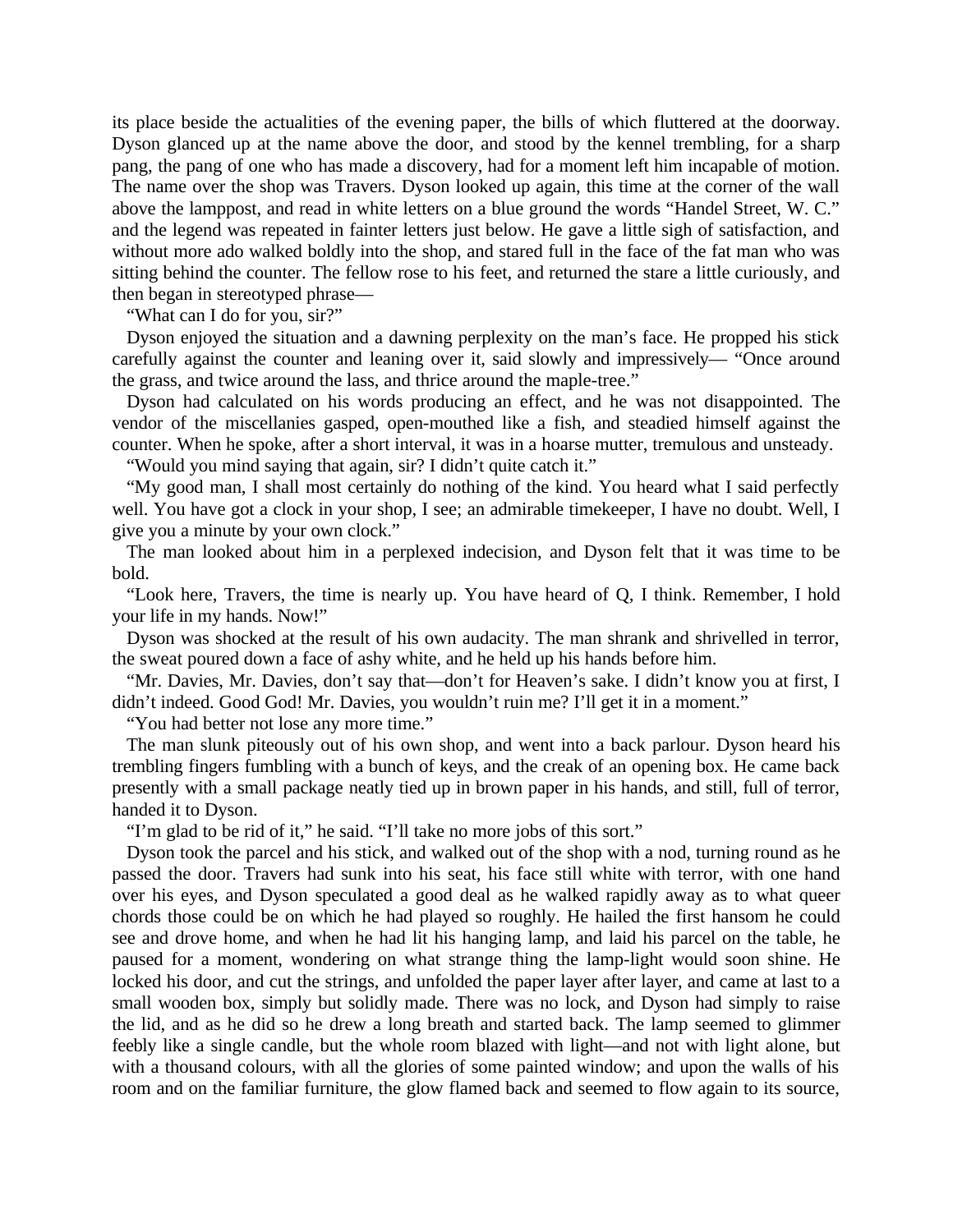the little wooden box. For there upon a bed of soft wool lay the most splendid jewel, a jewel such as Dyson had never dreamed of, and within it shone the blue of far skies, and the green of the sea by the shore, and the red of the ruby, and deep violet rays, and in the middle of all it seemed aflame as if a fountain of fire rose up, and fell, and rose again with sparks like stars for drops. Dyson gave a long deep sigh, and dropped into his chair, and put his hands over his eyes to think. The jewel was like an opal, but from a long experience of the shop windows he knew there was no such thing as an opal one quarter or one eighth of its size. He looked at the stone again, with a feeling that was almost awe, and placed it gently on the table under the lamp, and watched the wonderful flame that shone and sparkled in its centre, and then turned to the box, curious to know whether it might contain other marvels. He lifted the bed of wool on which the opal had reclined, and saw beneath, no more jewels, but a little old pocketbook, worn and shabby with use. Dyson opened it at the first leaf, and dropped the book again appalled. He had read the name of the owner, neatly written in blue ink:

> Steven Black, M.D., Oranmore, Devon Road, Harlesden.

It was several minutes before Dyson could bring himself to open the book a second time; he remembered the wretched exile in his garret; and his strange talk, and the memory too of the face he had seen at the window, and of what the specialist had said, surged up in his mind, and as he held his finger on the cover, he shivered, dreading what might be written within. When at last he held it in his hand, and turned the pages, he found that the first two leaves were blank, but the third was covered with clear, minute writing, and Dyson began to read with the light of the opal flaming in his eyes.

*V*

"Ever since I was a young man"—the record began—"I devoted all my leisure and a good deal of time that ought to have been given to other studies to the investigation of curious and obscure branches of knowledge. What are commonly called the pleasures of life had never any attractions for me, and I lived alone in London, avoiding my fellow students, and in my turn avoided by them as a man self-absorbed and unsympathetic. So long as I could gratify my desire of knowledge of a peculiar kind, knowledge of which the very existence is a profound secret to most men, I was intensely happy, and I have often spent whole nights sitting in the darkness of my room, and thinking of the strange world on the brink of which I trod. My professional studies, however, and the necessity of obtaining a degree, for some time forced my more obscure employment into the background, and soon after I had qualified I met Agnes, who became my wife. We took a new house in this remote suburb, and I began the regular routine of a sober practice, and for some months lived happily enough, sharing in the life about me, and only thinking at odd intervals of that occult science which had once fascinated my whole being. I had learnt enough of the paths I had begun to tread to know that they were beyond all expression difficult and dangerous, that to persevere meant in all probability the wreck of a life, and that they led to regions so terrible, that the mind of man shrinks appalled at the very thought. Moreover, the quiet and the peace I had enjoyed since my marriage had wiled me away to a great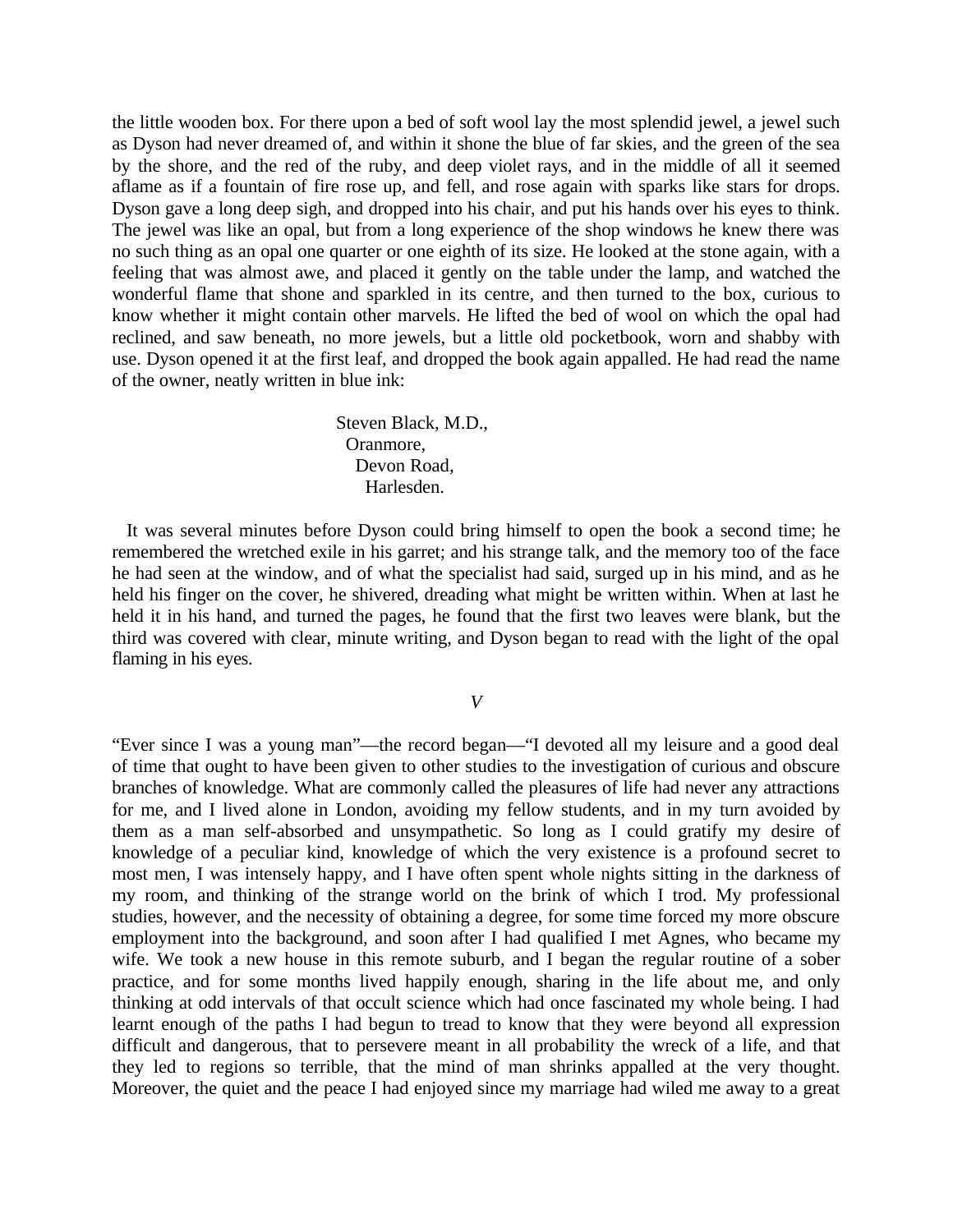extent from places where I knew no peace could dwell. But suddenly—I think indeed it was the work of a single night, as I lay awake on my bed gazing into the darkness—suddenly, I say, the old desire, the former longing, returned, and returned with a force that had been intensified ten times by its absence; and when the day dawned and I looked out of the window, and saw with haggard eyes the sunrise in the east, I knew that my doom had been pronounced; that as I had gone far, so now I must go farther with unfaltering steps. I turned to the bed where my wife was sleeping peacefully, and lay down again, weeping bitter tears, for the sun had set on our happy life and had risen with a dawn of terror to us both. I will not set down here in minute detail what followed; outwardly I went about the day's labour as before, saying nothing to my wife. But she soon saw that I had changed; I spent my spare time in a room which I had fitted up as a laboratory, and often I crept upstairs in the grey dawn of the morning, when the light of many lamps still glowed over London; and each night I had stolen a step nearer to that great abyss which I was to bridge over, the gulf between the world of consciousness and the world of matter. My experiments were many and complicated in their nature, and it was some months before I realized whither they all pointed, and when this was borne in upon me in a moment's time, I felt my face whiten and my heart still within me. But the power to draw back, the power to stand before the doors that now opened wide before me and not to enter in, had long ago been absent; the way was closed, and I could only pass onward. My position was as utterly hopeless as that of the prisoner in an utter dungeon, whose only light is that of the dungeon above him; the doors were shut and escape was impossible. Experiment after experiment gave the same result, and I knew, and shrank even as the thought passed through my mind, that in the work I had to do there must be elements which no laboratory could furnish, which no scales could ever measure. In that work, from which even I doubted to escape with life, life itself must enter; from some human being there must be drawn that essence which men call the soul, and in its place (for in the scheme of the world there is no vacant chamber)—in its place would enter in what the lips can hardly utter, what the mind cannot conceive without a horror more awful than the horror of death itself. And when I knew this, I knew also on whom this fate would fall; I looked into my wife's eyes. Even at that hour, if I had gone out and taken a rope and hanged myself, I might have escaped, and she also, but in no other way. At last I told her all. She shuddered, and wept, and called on her dead mother for help, and asked me if I had no mercy, and I could only sigh. I concealed nothing from her; I told her what she would become, and what would enter in where her life had been; I told her of all the shame and of all the horror. You who will read this when I am dead—if indeed I allow this record to survive—you who have opened the box and have seen what lies there, if you could understand what lies hidden in that opal! For one night my wife consented to what I asked of her, consented with the tears running down her beautiful face, and hot shame flushing red over her neck and breast, consented to undergo this for me. I threw open the window, and we looked together at the sky and the dark earth for the last time; it was a fine star-light night, and there was a pleasant breeze blowing: and I kissed her on her lips, and her tears ran down upon my face. That night she came down to my laboratory, and there, with shutters bolted and barred down, with curtains drawn thick and close, so that the very stars might be shut out from the sight of that room, while the crucible hissed and boiled over the lamp, I did what had to be done, and led out what was no longer a woman. But on the table the opal flamed and sparkled with such light as no eyes of man have ever gazed on, and the rays of the flame that was within it flashed and glittered, and shone even to my heart. My wife had only asked one thing of me; that when there came at last what I had told her, I would kill her. I have kept that promise."